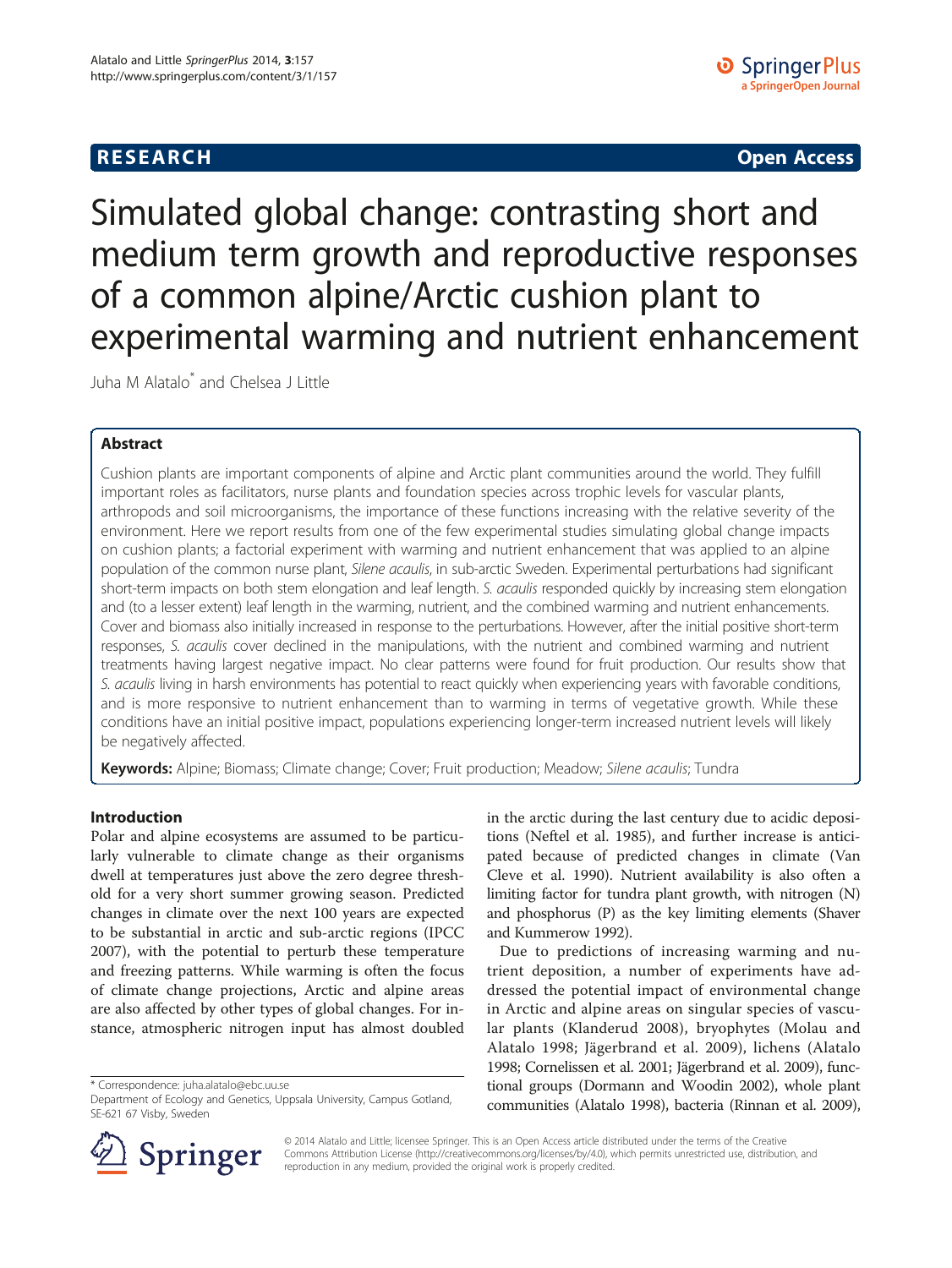fungi (Olsrud et al. [2010\)](#page-9-0), and arthropods (Bokhorst et al. [2008;](#page-8-0) Hågvar and Klanderud [2009;](#page-9-0) Makkonen et al. [2011](#page-9-0)). Most experimental global change studies in the Arctic have focused on vascular plants (e.g. Arft et al. [1999](#page-8-0); Dorji et al. [2013\)](#page-8-0), especially on graminoids and dwarf shrubs, which are commonly the dominant life forms of plants in the alpine and Arctic regions. Factorial experiments combining temperature and nutrient manipulations have found mixed effects, with abundances sometimes increasing and sometimes decreasing at both the species (Klanderud [2008\)](#page-9-0) and functional group (Graglia et al. [2001](#page-9-0)) levels. Effects have also shifted between the first year of manipulations and longer-term impacts as experiments continued (Arft et al. [1999;](#page-8-0) Robinson et al. [1998\)](#page-9-0).

Amidst this uncertainty, cushion plants have not been given the same attention even though they make up a major part of some alpine and Arctic vegetation communities (but see Stenström et al. [1997](#page-9-0); Alatalo and Totland [1997](#page-8-0)). Cushion plants are distributed globally in harsh polar and alpine regions, where they are of great importance as they often function as facilitators, nurse plants and foundation species in the severe environments and have a positive effect on other species across trophic levels (Cavieres and Arroyo [2002;](#page-8-0) Arroyo and Cavieres [2003](#page-8-0); Molenda et al. [2012;](#page-9-0) Reid and Lortie [2012](#page-9-0); Roy et al. [2013\)](#page-9-0). The number of studies on cushion plants has increased rapidly during the last decade (Reid et al. [2010\)](#page-9-0) and cushion plants have been shown to inhibit loss of phylogenetic diversity in severe environments, where they can act as "micro-refugia" to less stress tolerant species (Butterfield et al. [2013\)](#page-8-0). Similarly, cushion plants have been shown to enhance species richness more in systems with lower local diversity through their role as nurse plants, sustaining diversity under harsh conditions (Cavieres et al. [2014](#page-8-0)). For instance, Antonsson et al. [\(2009\)](#page-8-0) found that the cushion plant Silene acaulis had a significant nurse plant effect above a certain elevation threshold in alpine sub-arctic Sweden, indicating that the facilitation is increasingly important at higher elevations with more severe environments. Likewise, Yang et al. [\(2010\)](#page-9-0) found that positive associations between the cushion plant Arenaria polytrichoides and other plants increased with elevation in the Sino-Himalayas. S. acaulis has also been shown to function as facilitator for arthropods (Molina-Montenegro et al. [2006;](#page-9-0) Molenda et al. [2012\)](#page-9-0).

As predicted global change lessens the environmental severity of these high-elevation and high-latitude habitats, cushion plants may still play an essential role. A combined removal and temperature enhancement experiment showed that removing Azorella madreporica cushion plants that acted as nurse plants decreased survival, biomass, and photochemical efficiency of the grass Hordeum comosum in an alpine site in Los Andes, Chile.

In the same study seedling survival was enhanced by cushions, even under warmer conditions, demonstrating their importance as facilitators even under potentially warmer conditions (Cavieres and Sierra-Almeida [2012](#page-8-0)). However, the study gave no information regarding the impact of the temperature enhancement on the growth, phenology or reproductive performance of the nurse plant A. madreporica.

The fact that there have been few experimental studies (to our knowledge only Stenström et al. [1997;](#page-9-0) Alatalo and Totland [1997;](#page-8-0) Robinson et al. [1998;](#page-9-0) Le Roux et al. [2005](#page-9-0); Day et al. [2009\)](#page-8-0) of the impact of global change on cushion plants themselves represents a significant gap in knowledge, considering their important function as facilitator and nurse plants in alpine, polar and other harsh environments. The rarity of experimental studies on climate change is evidenced by the fact that a recent review of the ecological literature on cushion plants (Reid et al. [2010\)](#page-9-0) did not acknowledge the existing experimental studies. Instead, information has been gleaned primarily from observational studies, which suggest that the longevity of plants may buffer them against changing climate variability (Morris et al. [2008\)](#page-9-0) and that these long-lived cushion plants may be less sensitive to increased climate variability than short-lived plants. Furthermore, none of the existing studies that we are aware of address global change variables other than temperature.

The few existing experimental warming studies have shown contrasting vegetative growth responses to the perturbations, ranging from negative impact (Le Roux et al. [2005\)](#page-9-0) and conservative responses (Stenström et al. [1997](#page-9-0)) to positive responses (Day et al. [2009\)](#page-8-0). While lacking an experimental approach, a monitoring study on Diapensia lapponica revealed that the cushion plants were sensitive to earlier snowmelt which caused increased mortality on wind-exposed ridges that had the thinnest snow cover and early melt off of snow; during the fiveyear period with three years of unusually early snowmelt, the live biomass and the flowering of D. lapponica declined by 22% and 55%, respectively (Molau [1996\)](#page-9-0). An experimental study with temperature enhancement by Open Top Chambers (OTCs) on Saxifraga oppositifolia at three contrasting sites (Swiss Alps, subarctic Sweden and High Arctic Canada) found little influence on phenology and growth from the perturbations (Stenström et al. [1997](#page-9-0)). Robinson et al. ([1998](#page-9-0)) found no effect of temperature enhancement on the cover of S. oppositifolia in high Arctic Svalbard, but nutrient addition caused a significant decrease in over a five year period, the cover decreasing over the whole period. However, Alatalo and Totland ([1997](#page-8-0)) found in their temperature enhancement study that cushions of *S. acaulis* inside the OTCs started flowering substantially earlier than control cushions experiencing ambient temperature. Both the male and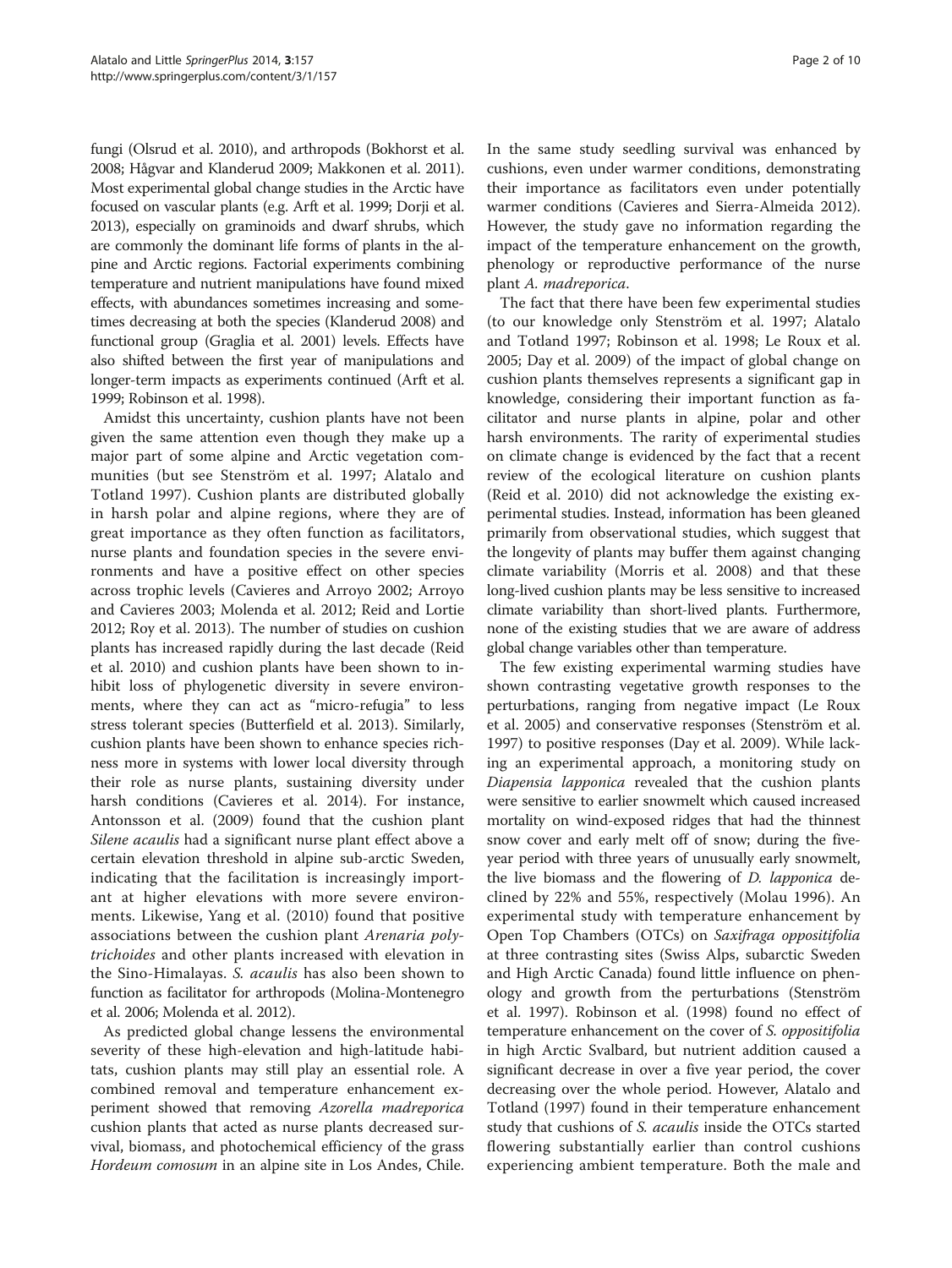<span id="page-2-0"></span>female phases developed faster in the OTCs and capsules (fruits) matured earlier, and the cushions produced more mature seeds and had a higher seed/ovule ratio contributing to an overall positive response in reproductive terms (Alatalo and Totland [1997\)](#page-8-0).

Thus, our understanding of whether alpine cushion plants respond to global change in the same way as other vascular plants is to date incomplete and inconclusive. In the present study we examine the potential impact of a factorial experiment with temperature and nutrient enhancement on vegetative growth and number of fruits of S. acaulis. We address the following questions: (1) Are there differences in growth response of S. acaulis experiencing different perturbations (increased temperature, nutrient addition, and combined temperature enhancement and nutrient addition); 2) Do growth and reproductive responses differ from one another; and (3) Do the responses differ among years.

### Results

### Effect on Stem elongation

A three-factor model of year, warming, and nutrient treatments explained significant variation in stem elongation in this experiment (F = 14.41, d.f. = 7,52, p < 0.001). The responses were consistent across years, with both warming and nutrient manipulation having significant effects (Table 1). Both the warming and nutrient treatments, as well as the combined treatment, increased stem elongation (Figure [1](#page-3-0)). In all three years, the largest differences were between control plants and the combined nutrient and warming treatment. The nutrient enhancement also had a stronger effect than the warming: there were larger differences in response between control and nutrient plants than between control and warming plants, and the effect of the combined nutrient-warming treatment was stronger than that of the warming treatment alone.

### Effect on Leaf length and leaf width

The ANOVA model of year, warming, and nutrient treatments fit the variation in leaf length ( $F = 5.59$ , d.f. = 7,52,  $p < 0.001$ ), but not leaf width (F = 1.51, d.f. = 7,52, p > 0.10). This may have been because of marginally significant differences in leaf width by year alone  $(F = 3.47, d.f. = 1.58,$  $p = 0.067$ ).

Like stem elongation, leaf length also increased when experiencing warming and nutrient enhancement, while year also had a significant effect (Table 1). However, responses were not as strong as for stem elongation (Figure [2](#page-3-0)). The main effect came from the combined nutrient and warming treatment. For each single treatment alone, there were few differences from the leaf length of plants in the control plots. Only in 1997 did plants from the nutrient treatment have significantly longer leaves

### Table 1 Model results for S. acaulis response to simulated global change

| a) Stem elongation     |    |         |         |          |
|------------------------|----|---------|---------|----------|
| Factor effects         | df | ΜS      | F value | р        |
| Temperature            | 1  | 4.227   | 27.496  | < 0.0001 |
| Nutrient               | 1  | 9.731   | 63.298  | < 0.0001 |
| Year                   | 1  | 0.956   | 6.221   | 0.02     |
| Nutrient x Year        | 1  | 0.093   | 0.611   | 0.44     |
| Temperature x Year     | 1  | 0.200   | 1.306   | 0.26     |
| Nutrient x Temperature | 1  | 0.030   | 0.196   | 0.66     |
| Temp x Nutrient x Year | 1  | 0.266   | 1.732   | 0.19     |
| Residual               | 52 | 0.153   |         |          |
| b) Leaf length         |    |         |         |          |
| Factor effects         | df | ΜS      | F value | р        |
| Temperature            | 1  | 0.242   | 11.598  | 0.001    |
| Nutrient               | 1  | 0.357   | 17.076  | < 0.001  |
| Year                   | 1  | 0.204   | 9.783   | 0.003    |
| Nutrient x Year        | 1  | 0.006   | 0.263   | 0.61     |
| Temperature x Year     | 1  | < 0.001 | 0.005   | 0.94     |
| Nutrient x Temperature | 1  | < 0.001 | 0.002   | 0.97     |
| Temp x Nutrient x Year | 1  | 0.009   | 0.447   | 0.51     |
| Residual               | 52 | 0.021   |         |          |
|                        |    |         |         |          |
| c) Cover               |    |         |         |          |
| Factor effects         | df | ΜS      | F value | р        |
| Temperature            | 1  | 197.928 | 8.849   | 0.003    |
| Nutrient               | 1  | 33.660  | 1.505   | 0.22     |
| Year                   | 1  | 23.100  | 1.033   | 0.31     |
| Nutrient x Year        | 1  | 183.143 | 8.188   | 0.005    |
| Temperature x Year     | 1  | 10.968  | 0.490   | 0.49     |
| Nutrient x Temperature | 1  | 59.083  | 2.642   | 0.10     |
| Temp x Nutrient x Year | 1  | 17.594  | 0.787   | 0.38     |
| Residual               | 88 | 22.368  |         |          |
|                        |    |         |         |          |
| d) Fruit production    |    |         |         |          |
| Factor effects         | df | ΜS      | F value | р        |
| Temperature            | 1  | 15.782  | 10.096  | 0.002    |
| Nutrient               | 1  | 0.601   | 0.385   | 0.54     |
| Year                   | 1  | 9.791   | 6.264   | < 0.001  |
| Nutrient x Year        | 1  | 6.356   | 4.066   | 0.002    |
|                        |    |         |         |          |
| Temperature x Year     | 1  | 1.762   | 1.127   | 0.35     |
| Nutrient x Temperature | 1  | 5.161   | 3.302   | 0.07     |
| Temp x Nutrient x Year | 1  | 1.460   | 0.934   | 0.46     |

Analyses of variance for a) stem elongation (log transformed) 1996–1998, b) leaf length 1996–1998, c) cover 1995–2001, and (d) fruit production (log transformed) <sup>1995</sup>–2000 of Silene acaulis. The factor and interaction effects are from a three factor ANOVA with Temperature, Nutrient and Year as fixed factors.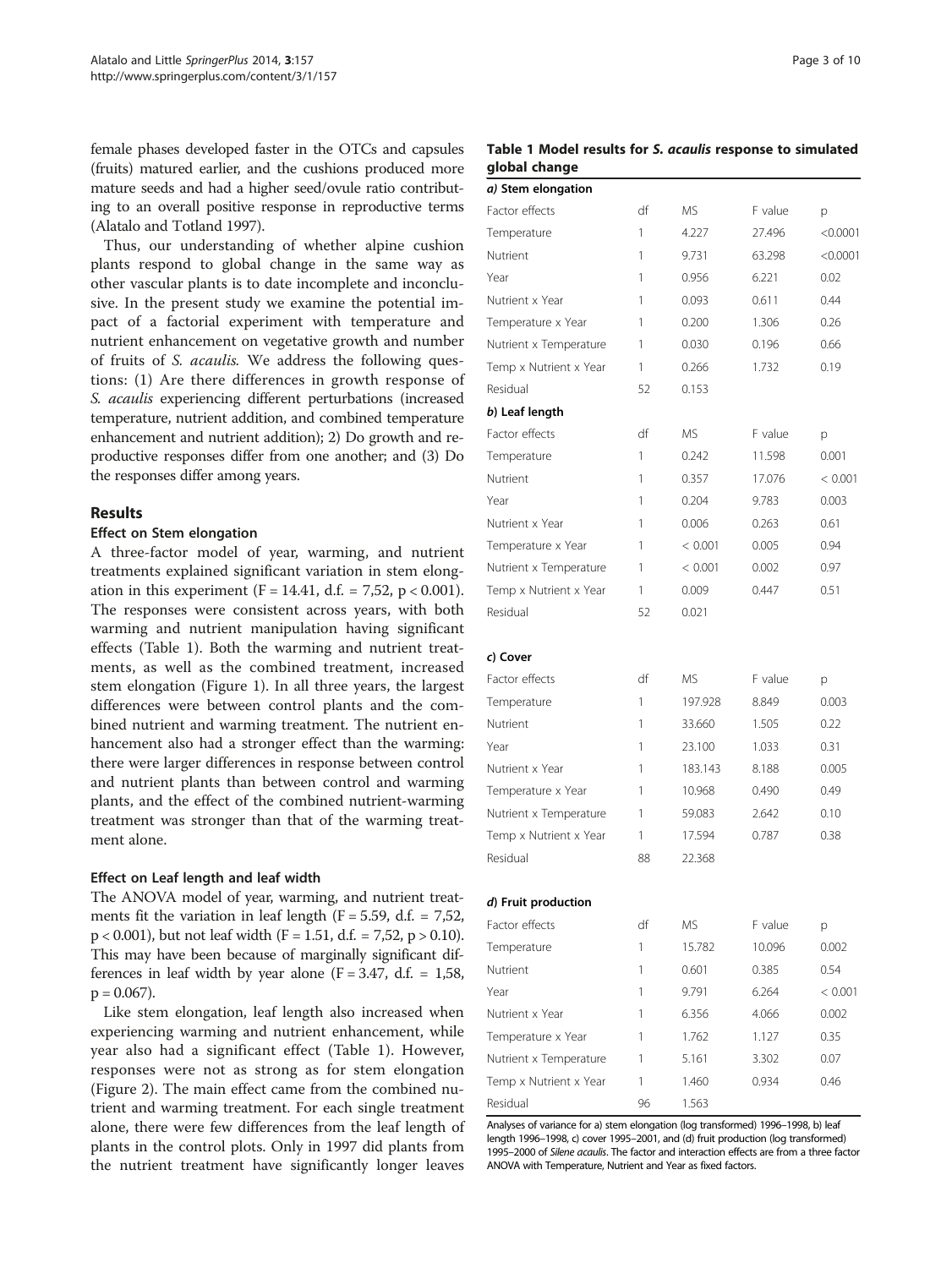<span id="page-3-0"></span>

than those in the control treatment, and there was never a significant difference between the control and warming treatments (Figure 2).

# Effect on cover and biomass of Silene acaulis

For cover, the ANOVA model of year, nutrient, and temperature manipulations significantly explained variation  $(F = 4.105, d.f. = 7, 68, p < 0.001)$ . While year was not a significant main effect, there were trends of growing and shrinking cushion size in different years, best visualized by the biomass metric, which was a direct linear conversion of cover (Molau [2010](#page-9-0)). For instance, in 1995 before the nutrient treatments were applied, S. acaulis plants had a mean biomass of 21.09  $g/m^2$  (n = 20, s.d. = 9.96) with a non-significant trend towards smaller plants in the warming treatments, but by 1999, the biomass across

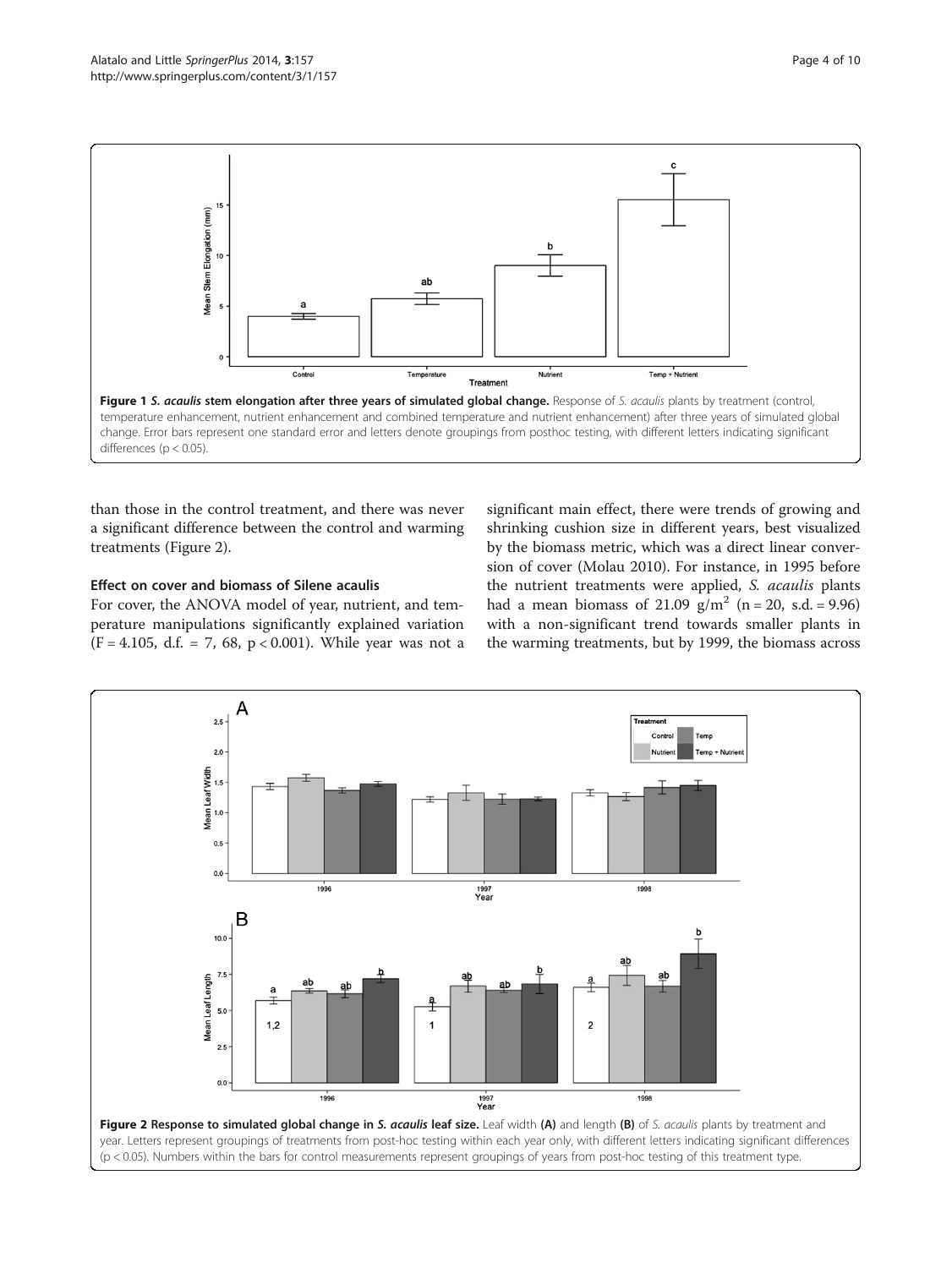treatments had risen to 26.78  $g/m^2$  (n = 20, s.d. = 17.38; Figure 3). However, in 2001 it had dropped to 18.82  $g/m^2$  $(n = 20, s.d. = 10.90)$ . These changes were partially driven by factors unrelated to the treatments, as they matched the trajectories of biomass in the control plots, which had increased by 25 percent by 1999 but then dropped back to 16 percent of its original value by 2001 (Figure 3). Posthoc testing showed that from 1995 through 1999, there were no differences between treatments in each individual year.

Over the course of the entire study period, however, the treatments did have significant effects (Table [1\)](#page-2-0). The temperature manipulation consistently decreased cover. The nutrient manipulation interacted significantly with both year and temperature to determine cover response (Table [1\)](#page-2-0), resulting in different changes in cover depending on the year and whether the nutrient amendment was combined with warming. In both the nutrient and the combined temperature and nutrient treatment, after

seven years of warming mean cover in 2001 was less than it had been in 1995, whereas in the temperature treatment it had grown slightly (Figure 3). However, in both the nutrient-only and temperature-only treatment, S. acaulis initially responded by increasing in size, before the responses eventually differentiated in their direction. Only in the combined nutrient and temperature treatment did cover decrease in its short-term response by 1999.

### Effect on fruit production of Silene acaulis

Before the treatments were applied, S. acaulis plants produced a mean of 9.65 fruits during the 1995 growing season, with no differences between the warming and control treatments. From 1995 through 2000, the ANOVA model of year, temperature, and nutrient treatments provided a good fit for variation in the fruit data  $(F = 3.293,$ d.f. = 23, 96,  $p < 0.001$ ). Year was the most significant fixed factor in the model, with wide variation in fruits



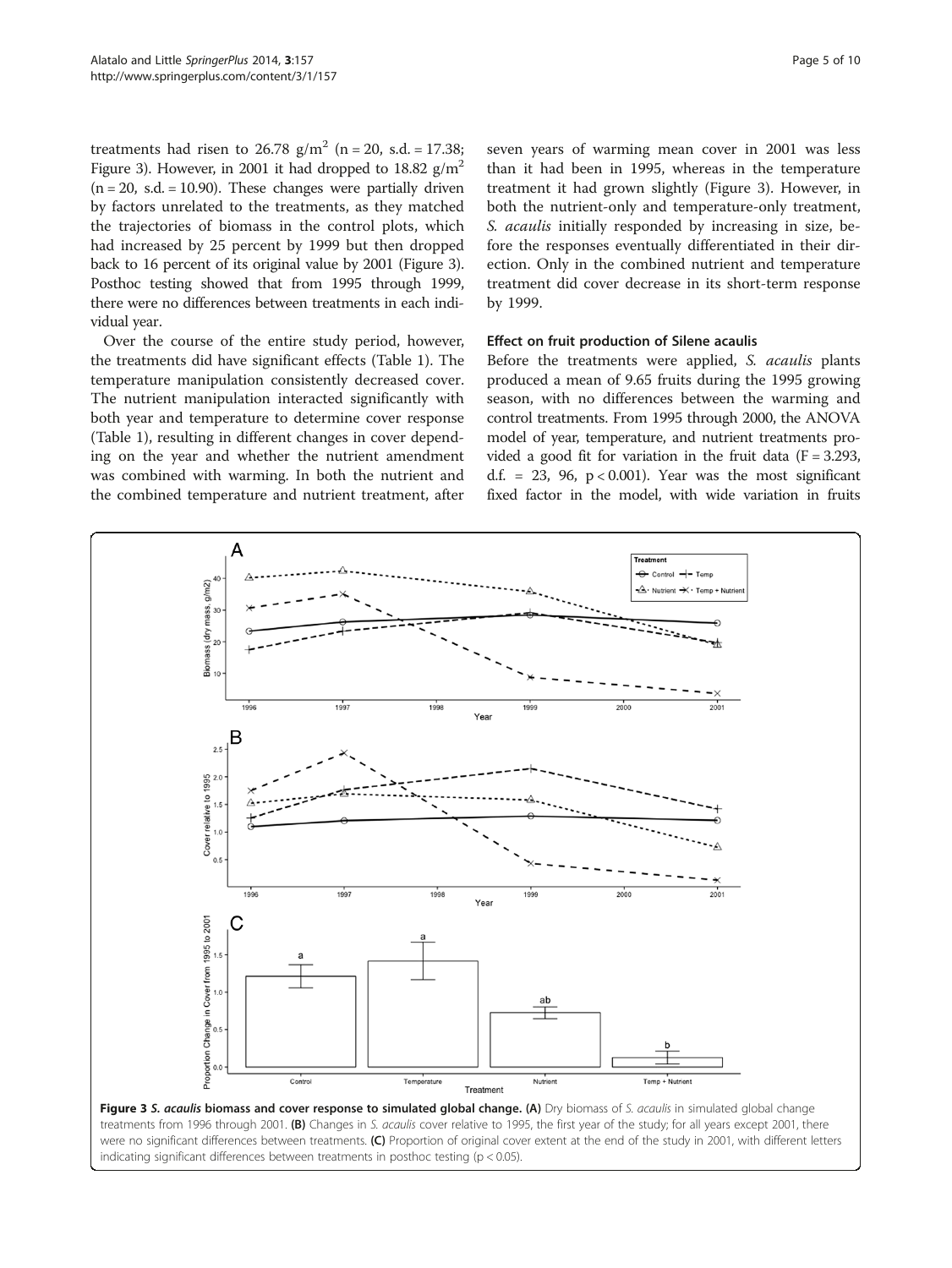produced between different growing seasons (Figure 4A). Temperature treatment explained significant variation in flowering, as did interactions between nutrient treatment and year, and nutrient treatment and temperature treatment. In 1995, 1998, and 2000, plants across treatments did not produce significantly different numbers of fruits. In 1996, 1997, and 1999, fruits production differed by treatment, and patterns of responses were different in the short term (1996–1997) and medium term (1999) as the manipulations continued (Figure 4B). In 1996 and 1997, plants in the temperature-only treatment produced significantly fewer fruits than those in other treatments; in 1999, it was the temperature plus nutrient manipulation treatment that produced the least fruits, significantly fewer than the control treatment. In fact, the nutrient manipulation seemed to have differing short- and medium-term effects. In 1996 and 1997, plants in the nutrient-only treatment and the combined manipulation treatment produced more fruits than those in the control treatment, though not significantly so. By 1999, the difference between the control and nutrient treatments was still not significant, but mean fruit production was lower in the nutrient treatment, while there was a significant decrease in fruit production in the combined manipulation treatment.

### Discussion

Cushion plants are important facilitator species in alpine ecosystems. Across a seven-year period, the cushion plant S. acaulis showed differing short- and mediumterm responses to warming and nutrient addition, with the strongest responses often coming in the combined warming and nutrient treatment. For example, over a three-year period, both nutrient addition and the combined warming and nutrient manipulation significantly increased stem elongation, with the combined treatment having a stronger effect. For leaf elongation, only the combined warming and nutrient manipulation had a significant positive effect. Temperature, nutrient, and the combined treatment initially increased cover of S. acaulis, but by the seventh year of manipulations, the combined warming and nutrient treatment had a very strong and significant negative effect on cover.

The short term results for vegetative growth indices like stem and leaf elongation are in line with the results obtained from a short-term greenhouse experiment by Hagen and Spomer ([1989](#page-9-0)). Their study on soil temperature and phytohormonal effects on cushion growth of S. acaulis showed that both stem and leaf elongation increased significantly with one month laboratory treatment of higher root temperatures and decreased



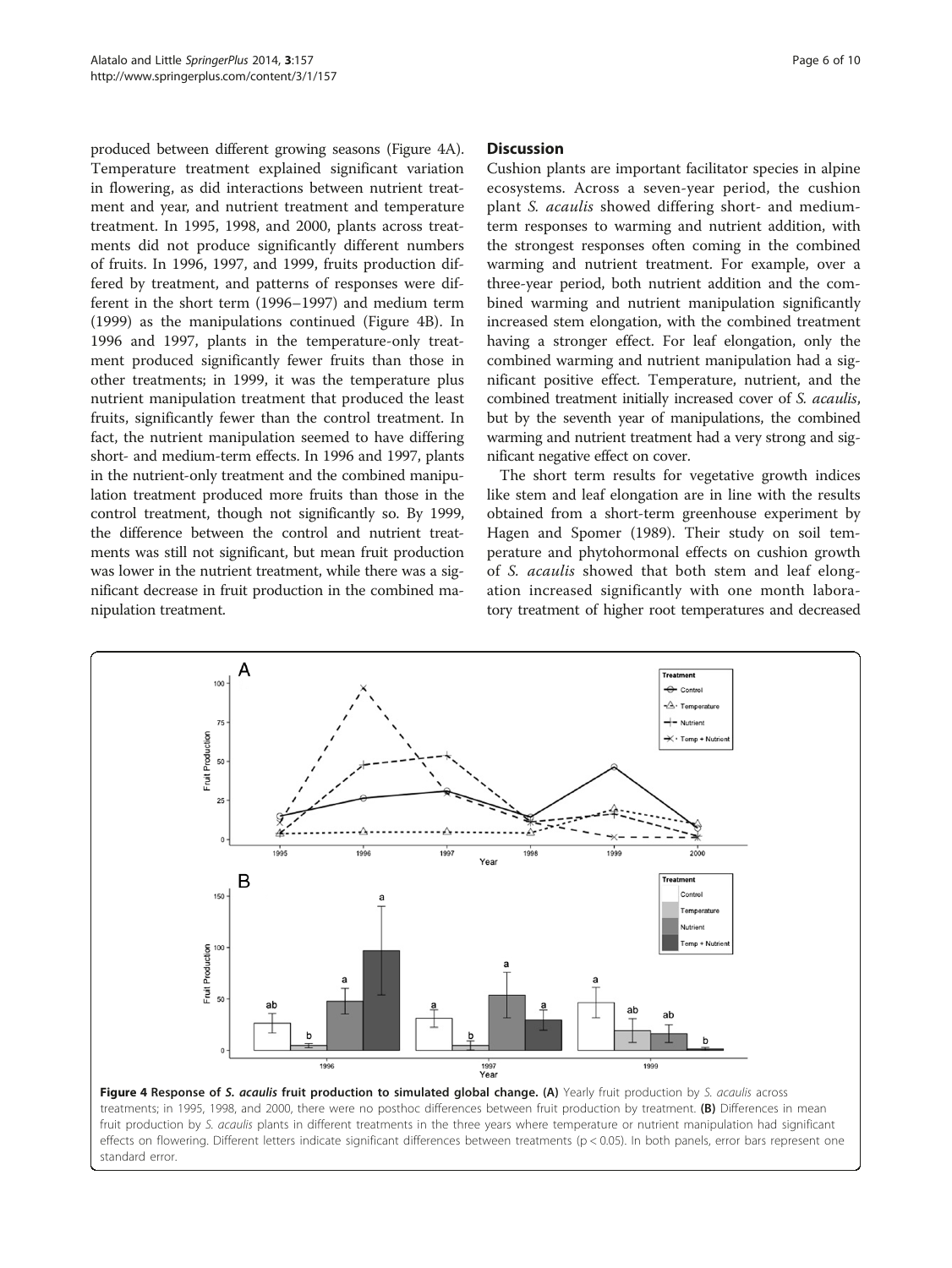with higher abscisic acid concentrations. We found that S. acaulis exhibits considerable phenotypic plasticity in vegetative characters, is highly responsive to changes in its physical environment, and can react quickly to induced changes. The ability to respond quickly to environmental changes can be very beneficial in sub-arctic and arctic areas where harsh conditions are the rule rather than the exception. Thus, when experiencing a warmer than average growing season, *S. acaulis* has the ability to respond by increasing the photosynthetic area and consequently to benefit further from the favorable conditions.

Shaver and Kummerow ([1992](#page-9-0)) suggested that nutrient availability is often a limiting factor for tundra plant growth, which is partly supported by our results as S. acaulis was shown to be more responsive to nutrient enhancement than warming. In contrast to our study, Hagen and Spomer's ([1989\)](#page-9-0) study was carried out in a laboratory environment for a period of 30 days, at soil temperatures between 11.5°C to 25°C, and constant air temperatures as high as 21-25°C throughout the experimental period, neither of which can be regarded as normal Arctic or high alpine conditions. Unsurprisingly, while our study showed the same positive short-term reactions in stem and leaf elongation, there are important differences resulting from the different experiment designs. We found that stem and leaf elongation can also be limited by air temperature and nutrient level, and not by soil temperature alone. Since air temperature is more variable than than soil temperature and may thus warm more quickly as a consequence of climate change (Gehrig-Fasel et al. [2008](#page-9-0)), these results contribute to better understanding of possible consequences of climate change. However, leaf width seems to be more conservative to changes in environmental conditions; this might be due to constraints to rapid changes in morphology.

Cover and biomass increased over the short term in plots experiencing enhanced temperature, nutrient, and the combined warming and nutrient treatments compared to in control plots. Therefore it is likely that the increase in stem and leaf elongation in treatment plots corresponded with a larger increase of above ground growth towards the sides of the cushions (cushion size). However, after five years the initial positive response in cover and biomass had switched to a strong negative response to the combined nutrient and warming treatment, and after seven years the response to the enhanced nutrient level alone had also turned negative (with even further negative impact by the combined nutrient and warming treatment). Favorable conditions for several years in a row are not common in the high alpine and Arctic areas where this species is found. Thus, while being highly responsive to years with favorable conditions, prolonged periods of favorable conditions may have caused S. acaulis to be outcompeted within its community. This

may also have been the case for S. *oppositifolia* in high Arctic Svalbard where it decreased in response to nutrient addition in a five year study, at the same time the vegetation in the plots experiencing nutrient addition changed from "polar desert" to resemble "bird cliff vegetation" (Robinson et al. [1998\)](#page-9-0).

Morris et al. ([2008](#page-9-0)) suggested that long-lived species would be less sensitive than short-live species to increased variability in climate warming. Cushion plants in high alpine and Arctic areas are generally long-lived and species like S. acaulis have been estimated to live for more than 300 years (Morris and Doak [1998\)](#page-9-0), making them prime candidates for this buffering effect. However, our results suggest that a long life span might not be enough to buffer against climate change if environmental changes will induce higher mortality rates, as is indicated by the decrease in cover after the initial increase to the combined nutrient and warming treatment. The buffering capabilities of long-lived species may also be limited to environmental perturbations of a certain scale, and the combination of both warming and nutrient manipulation may have overwhelmed the plants.

A study by Doak and Morris [\(2010\)](#page-8-0) on four populations across a latitudinal gradient in North America showed that southern populations of S. acaulis had lower survival and recruitment, but higher individual growth rates than more northern populations. Furthermore, vital rates such as growth, survival, and fruits per area were shown to increase in moderately warmer years yet declined in the very warmest years, suggesting that a change in climate into warmer conditions or more frequent unusually warm summers may eventually lead to negative impacts (Doak and Morris [2010\)](#page-8-0). Our study gives some experimental support for this latter suggestion if one considers that the environment in the enhanced nutrient and temperature levels may be comparable to a more southern environment with higher temperatures and nutrient levels, caused by higher mineralization rates and microbial activity. While initially experiencing more rapid growth, survival (as indicated by cover) decreased in the medium term for plants experiencing the combination of highest nutrient and temperature regime, just as was shown by Doak and Morris [\(2010](#page-8-0)). The greatest negative effects came in the combined temperature and nutrient manipulation, but warming alone also caused initial rapid expansion in cover of *S. acaulis* which then decreased on the medium term, but still remained comparable to its initial value. It is possible that over the longer term, the decline in cover for plants in the warming treatment would continue even further.

We speculate that this decline in cover was due to increased mortality, but the mechanisms remain unclear. Regardless of the cause, the negative effect over the medium term indicates that the plants may have been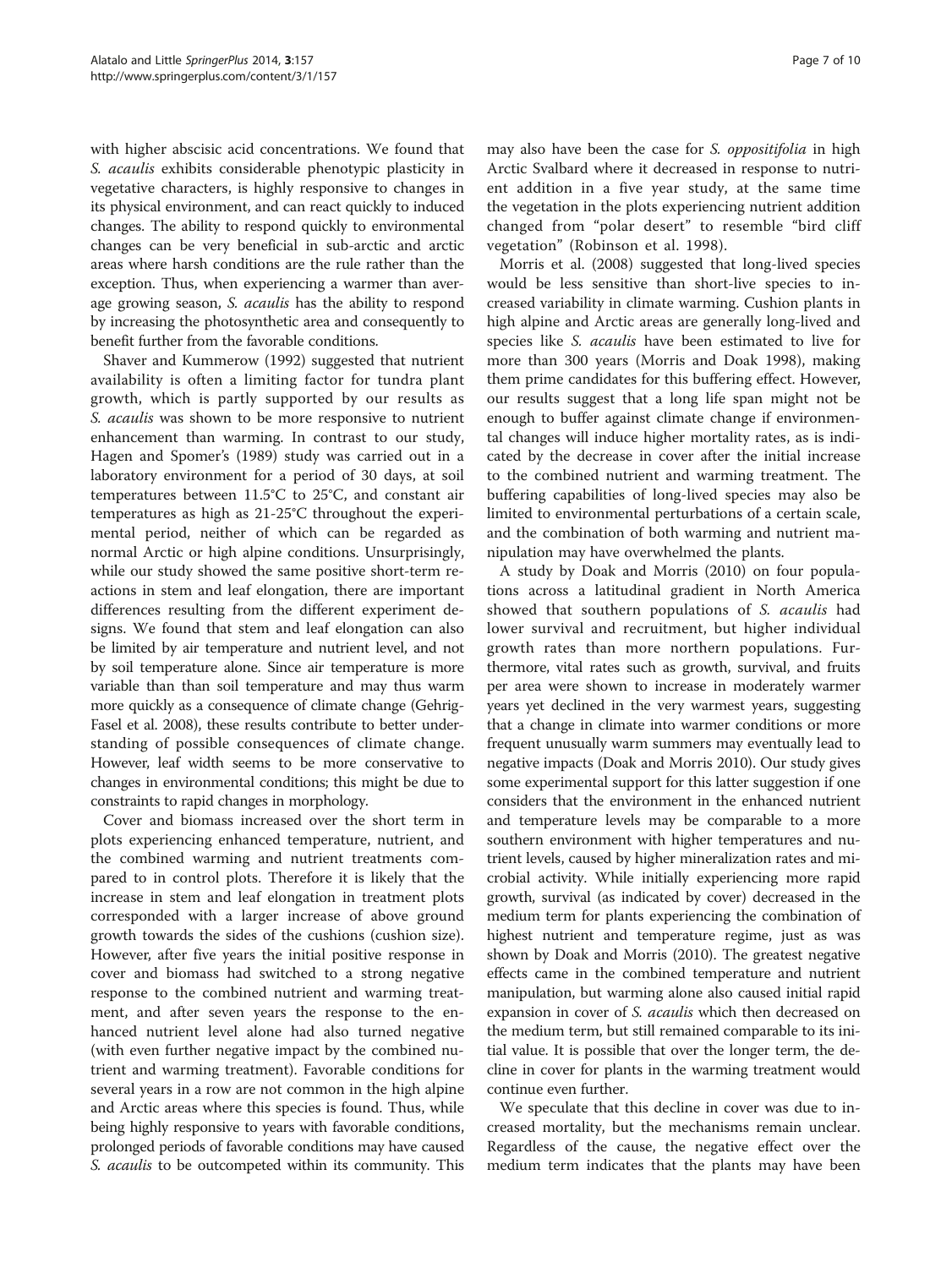affected by stress, potentially caused by unusually high investment in vegetative growth (and reproductive effort) for a prolonged period. Stress may also have arisen from other unmeasured factors. Temperature enhancement by OTC's leads to earlier snowmelt at Latnjajaure (Marion et al. [1997](#page-9-0)), which may expose plants to potential freezing damage earlier in the growing season; freezing tolerance by S. acaulis leaves reduces over the extent of the summer once plants have emerged from the snow, but the degree to which resistance is maintained depends on population and the past frequency of spring and summer freezing events (Junttila and Robberecht [1993\)](#page-9-0). Changes in surface and soil temperature and community productivity may also alter biotic interactions between S. acaulis and herbivores, pathogens, and mychorrhizal fungi, all of which could affect survival. Indeed, the importance of biotic interactions and potential decoupling of above- and belowground processes in communities experiencing global change is being increasingly recognized in both the arctic (i.e. Olofsson et al. [2013](#page-9-0); Wardle et al. [2013;](#page-9-0) Rinnan et al. [2009\)](#page-9-0) and across all systems (Van der Putten et al. [2010;](#page-9-0) Stevbak et al. [2012](#page-9-0)). Our results indicate that the responses of plants depend on both the abiotic and biotic environment that the population occupies (for example, the core area compared to range margins for the species) and the environmental change that the plants experience.

Even though we found no clear trends in the impact on fruit production, the responses varying between treatments and years, experimental warming has previously been shown to induce earlier flowering, faster fruit development, increased seed production, and a higher seed/ ovule ratio in S. acaulis (Alatalo and Totland [1997\)](#page-8-0). A previous outcrossing experiment has shown that S. acaulis is mainly pollen and not resource limited (Alatalo and Molau [2001\)](#page-8-0). An earlier start to the growing season may be advantageous by enhancing the probability that plants will develop mature seeds before the end of growing season, when the risk of early onset of winter conditions increases at high alpine and Arctic sites. However, fruit production seems to be highly variable based on weather and climate in both the current and previous growing seasons. In this species, flower buds are initiated at the end of the previous growing season, and the more developed the buds are the earlier the plants can begin flowering (Molau et al. [2005](#page-9-0)).

# Conclusions

If current global change predictions are realistic, with the anticipated warming accompanied by increased nutrient levels due to atmospheric deposits of N and mineralization (Van Cleve et al. [1990\)](#page-9-0), our results suggest that S. acaulis may be negatively affected over the longer term. Because S. acaulis and other cushion species have important functions as facilitator species, nurse plant (Antonsson et al. [2009\)](#page-8-0) and foundation species across trophic levels (Molenda et al. [2012;](#page-9-0) Reid and Lortie [2012](#page-9-0)) in high alpine and Arctic environments, this may in turn cause indirect cascading effects across trophic levels.

# Materials and methods

### Site and study species

The study was carried out in northernmost Sweden at Latnjajaure Field Station (LFS) in the valley of Latnjavagge, 68°21'N, 18°30 T, 1000 m elevation. The valley is covered by snow for most of the year, and the climate is classified as sub-arctic (Polunin [1951;](#page-9-0) Alatalo and Molau [1995\)](#page-8-0) with cool summers and relatively mild, snow-rich winters (annual minimum ranging from −27.3 to −21.7°C), with a mean annual temperature of −2.0 to −2.7°C (data from 1993–99). Annual precipitation ranges from 605 mm (1996) to 990 mm (1993); the mean for 1990–99 was 808 mm. July is the warmest month with a mean temperature ranging from  $+ 5.2^{\circ}$ C (1995) to  $+8.0^{\circ}$ C (1997).

The vegetation in the valley comprises a wide range of communities varying from dry to wet and poor and acidic to base-rich. Even though the geographical situation is subarctic-alpine, the vegetation of the area is representative of the Low Arctic, with Cassiope tetragona, Dryas octopetala, and Carex bigelowii among the dominant species (Molau and Alatalo [1998\)](#page-9-0).

Silene acaulis (L.) Jacq. (Caryophyllaceae) is a common cushion-forming plant in alpine and arctic open tundra areas throughout the northern hemisphere and can be found from the Pyrenees and Alps in the south of Europe to the high Arctic. It is a long-lived perennial that forms light green moss-like cushions with pink flowers. The species is polymorphic with reproductive systems and gender frequencies varying between populations (e.g. Alatalo and Molau [1995;](#page-8-0) Philipp [1997;](#page-9-0) Alatalo [1997](#page-8-0)). The S. acaulis population at Latnjavagge is part of a rich meadow community, and has a trioecious reproductive system that consists of cushions dominated by female, male, or hermaphrodite flowers. Male flowers have higher pollen viability than hermaphrodites and seed production is mainly limited by pollen availability, not resources (Alatalo and Molau [2001\)](#page-8-0). Mixed cushions with more equal gender expression are rare (Alatalo [1997](#page-8-0)). The frequency of female plants increases with elevation (Alatalo and Molau [1995\)](#page-8-0).

### Experimental design

The experiment consisted of a factorial combination of two components of environmental manipulations: warming (T) by Open Top Chambers (hereafter OTCs), and nutrient addition (N), with four replicate plots per treatment combination and eight control plots. Thus there were a total of 20 plots measuring 1 x 1 m: 8 control plots and 4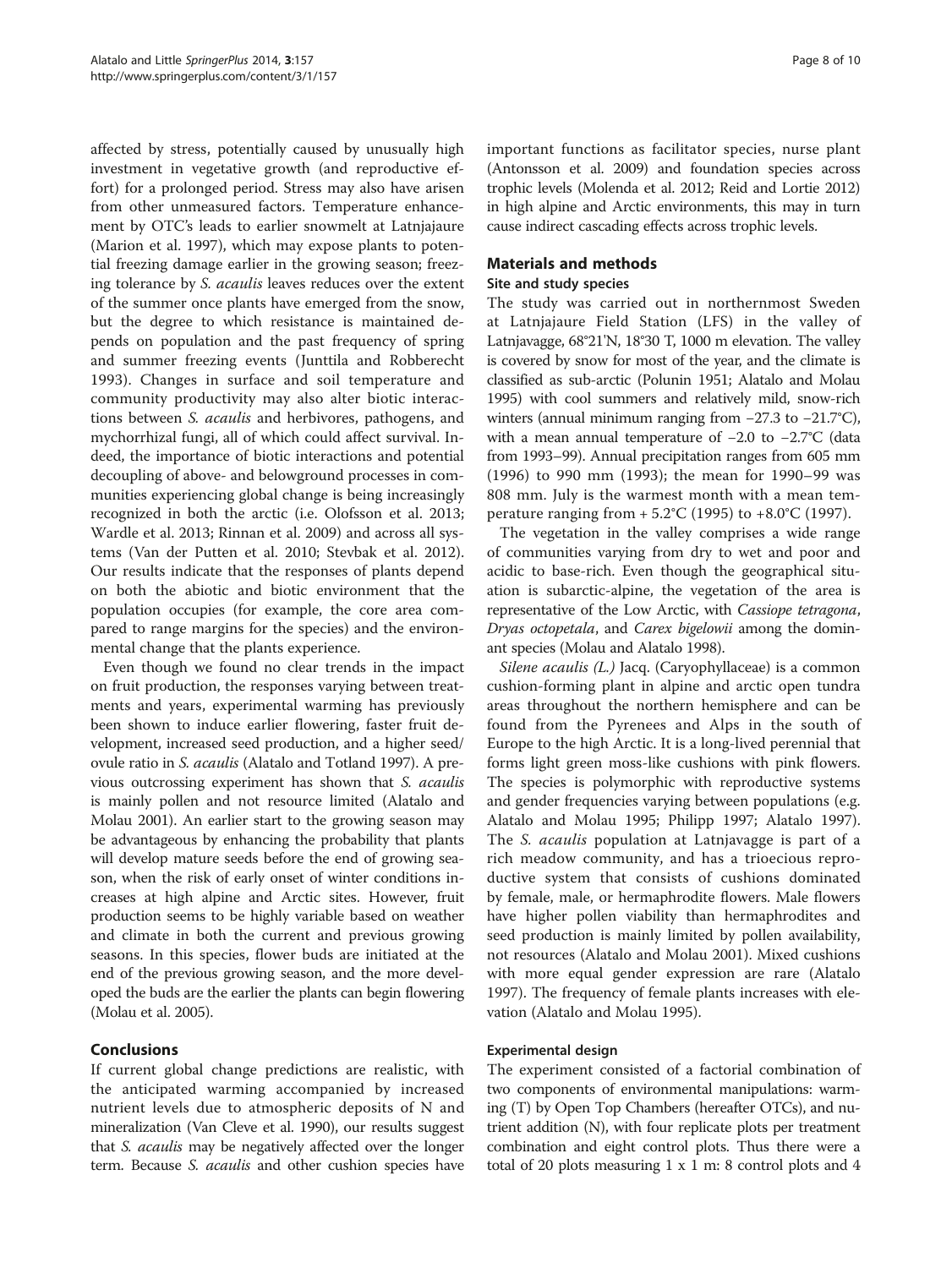<span id="page-8-0"></span>plots for each of the (T, N, and TN) treatments. The plots were selected in the autumn of 1994, and the randomly assigned treatments were implemented in 1995. The OTCs increased warming at the field surface by ca. 3°C (for further information on OTCs and their effect see Marion et al. [1997](#page-9-0); Alatalo and Totland 1997). Wet NP addition, 5 g N (as  $NH_4NO3$ ), and 5 g P (as P2O5), per square meter, diluted in 10 L water, was carried out once a year just after snowmelt in 1995 through 2001.

### **Measurements**

Growth of stems and leaves were measured following the method of Hagen and Spomer ([1989](#page-9-0)) at the end of the growing seasons 1996, 1997 and 1998. Stem elongation was measured as the distance from the oldest to the youngest green leaf, leaf length and width was measured on the fourth leaf from the apex. The measurements were made with a digital vernier calliper on 10 randomly chosen stems from each treatment plot. The cover of S. acaulis in the rich meadow community was measured by using a  $1 \times 1$  m grid-frame with 100 points in each plot and fixed points in each of the corners of the plots; the same grid-frame was used in each measurement to ensure accuracy (Walker [1996\)](#page-9-0). The cover of S. acaulis was measured once in mid-August in 1995, 1996, 1997, 1999 and 2001. Biomass was calculated from cover using a scaling factor as in Molau ([2010](#page-9-0)). At the end of each season (late August, 1995–2000), the number of mature capsules (hereafter fruits) was inventoried in all plots. Number of fruits was used as a rough estimate of reproductive success as number of fruits and number of seeds has previously been shown to correlate positively in cushions of S. acaulis (Alatalo and Molau 2001).

### Data analyses

Normality and homogeneity of variance were measured using standard diagnostic tests. A three factor ANOVA with temperature, nutrient and year as fixed orthogonal factors was used to analyze potential treatment effects on stem length, leaf length, leaf width, percent cover, biomass, and flowering. When appropriate, posthoc testing was conducted using Tukey HSD tests to detect differences between treatments. Statistics were performed using R (R Core Team [2013\)](#page-9-0).

### Competing interests

The authors declare that they have no competing interests.

### Authors' contributions

JMA designed the experiment and carried out fieldwork. CJL carried out data analyses. JMA and CJL jointly drafted the manuscript. Both authors read and approved the final manuscript.

### Authors' information

JMA is Senior lecturer at Department of Ecology and Genetics, Uppsala University. CJL is presently master student at Department of Ecology and Genetics, Uppsala University.

#### Acknowledgements

The authors thank the staff of the Abisko Scientific Research Station for help and hospitality, and Olga Khitun, and Magnus Popp for assistance in the field. This study was supported by Oscar och LiIli Lamms Minne to JMA.

#### Received: 10 February 2014 Accepted: 17 March 2014 Published: 22 March 2014

#### References

- Alatalo JM (1997) Gender lability in trioecious Silene acaulis (Caryophyllaceae). Nord J Bot 17:181–183, doi:10.1111/j.1756-1051.1997.tb00307.x
- Alatalo J (1998) Climate Change: Impacts on structure and biodiversity of subarctic plant communities. Göteborg University, Dissertation
- Alatalo JM, Molau U (1995) Effect of altitude on the sex ratio in populations of Silene acaulis (Caryophyllaceae). Nord J Bot 15:251–256, doi:10.1111/j.1756- 1051.1995.tb00150.x
- Alatalo JM, Molau U (2001) Pollen viability and limitation of seed production in a population of the circumpolar cushion plant, Silene acaulis (Caryophyllaceae). Nord J Bot 21:365–372, Doi: 10.1111/j.1756-1051.2001.tb00780.x
- Alatalo JM, Totland Ø (1997) Response to simulated climatic change in an alpine and subarctic pollen‐risk strategist, Silene acaulis. Glob Chang Biol 3:74–79, doi:10.1111/j.1365-2486.1997.gcb133.x
- Antonsson H, Björk RRG, Molau U (2009) Nurse plant effect of the cushion plant Silene acaulis (L.) Jacq. in an alpine environment in the subarctic Scandes, Sweden. Plant Ecol Divers 2:17–25
- Arft AM, Walker MDM, Gurevitch J, Alatalo JM, Bret-Harte MS, Dale M, Diemer M, Gugerli F, Henry GHR, Jones MH, Hollister RD, Jónsdóttir IS, Laine K, Lévesque E, Marion GM, Molau U, Mølgaard P, Nordenhäll U, Raszhivin V, Robinson CH, Starr G, Stenström A, Stenström M, Totland Ø, Turner PL, Walker LJ, Webber PJ, Welker JM, Wookey PA (1999) Responses of tundra plants to experimental warming: meta-analysis of the international tundra experiment. Ecol Monogr 69:491–511, doi:10.1890/0012-9615(1999)069[0491:ROTPTE]2.0.CO;2
- Arroyo M, Cavieres L (2003) Positive associations between the cushion plant Azorella monantha (Apiaceae) and alpine plant species in the Chilean Patagonian Andes. Plant Ecol 169:121–129
- Bokhorst S, Huiskes A, Convey P, van Bodegom PM, Aerts R (2008) Climate change effects on soil arthropod communities from the Falkland Islands and the Maritime Antarctic. Soil Biol Biochem 40:1547–1556
- Butterfield BJ, Cavieres LA, Callaway RM, Cook BJ, Kikvidze Z, Lortie CJ, Michalet R, Pugnaire FI, Schöb C, Xiao S, Zaitchek B, Anthelme F, Björk RG, Dickinson KJM, Gavilán R, Kanka R, Maalouf J-P, Noroozi J, Parajuli R, Phoenix GK, Reid AM, Ridenour WM, Rixen C, Wipf S, Zhao L, Brooker RW (2013) Alpine cushion plants inhibit the loss of phylogenetic diversity in severe environments. Ecol Lett 16:478–86, doi:10.1111/ele.12070
- Cavieres L, Arroyo M (2002) Nurse effect of Bolax gummifera cushion plants in the alpine vegetation of the Chilean Patagonian Andes. J Veg Sci 13:547–554
- Cavieres LA, Sierra-Almeida A (2012) Facilitative interactions do not wane with warming at high elevations in the Andes. Oecologia 170:575–84, doi:10.1007/s00442-012-2316-x
- Cavieres LA, Brooker RW, Butterfield BJ, Cook BJ, Kikvidze Z, Lortie CJ, Michalet R, Pugnaire FI, Schöb C, Xiao S, Anthelme F, Björk RG, Dickinson KJM, Cranston BH, Gavilán R, Gutiérrez-Girón A, Kanka R, Maalouf J-P, Mark AF, Noroozi J, Parajuli R, Phoenix GK, Reid AM, Ridenour WM, Rixen C, Wipf S, Zhao L, Escudero A, Zaitchik BF, Lingua E, et al (2014) Facilitative plant interactions and climate simultaneously drive alpine plant diversity. Ecol Lett 17:193–202, doi:10.1111/ele.12217
- Cornelissen JHC, Callaghan TV, Alatalo JM, Michelsen A, Graglia E, Hartley AE, Hik DS, Hobbie SE, Press MC, Robinson CH, Henry GHR, Shaver GR, Phoenix GK, Gwynn Jones D, Jonasson S, Chapin FS, Molau U, Neill C, Lee JA, Melillo JM, Sveinbjornsson B, Aerts R (2001) Global change and arctic ecosystems: is lichen decline a function of increases in vascular plant biomass? J Ecol 89:984–994
- Day TA, Ruhland CT, Strauss SL, Park JH, Krieg ML, Krna MA, Bryant DM (2009) Response of plants and the dominant microarthropod, Cryptopygus antarcticus, to warming and contrasting precipitation regimes in Antarctic tundra. Glob Chang Biol 15:1640–1651, doi:10.1111/j.1365-2486.2009.01919.x
- Doak DF, Morris WF (2010) Demographic compensation and tipping points in climate-induced range shifts. Nature 467:959–62, doi:10.1038/nature09439
- Dorji T, Totland O, Moe SR, Hopping KA, Pan J, Klein JA (2013) Plant functional traits mediate reproductive phenology and success in response to experimental warming and snow addition in Tibet. Global change biology 19:459–72, doi:10.1111/gcb.12059